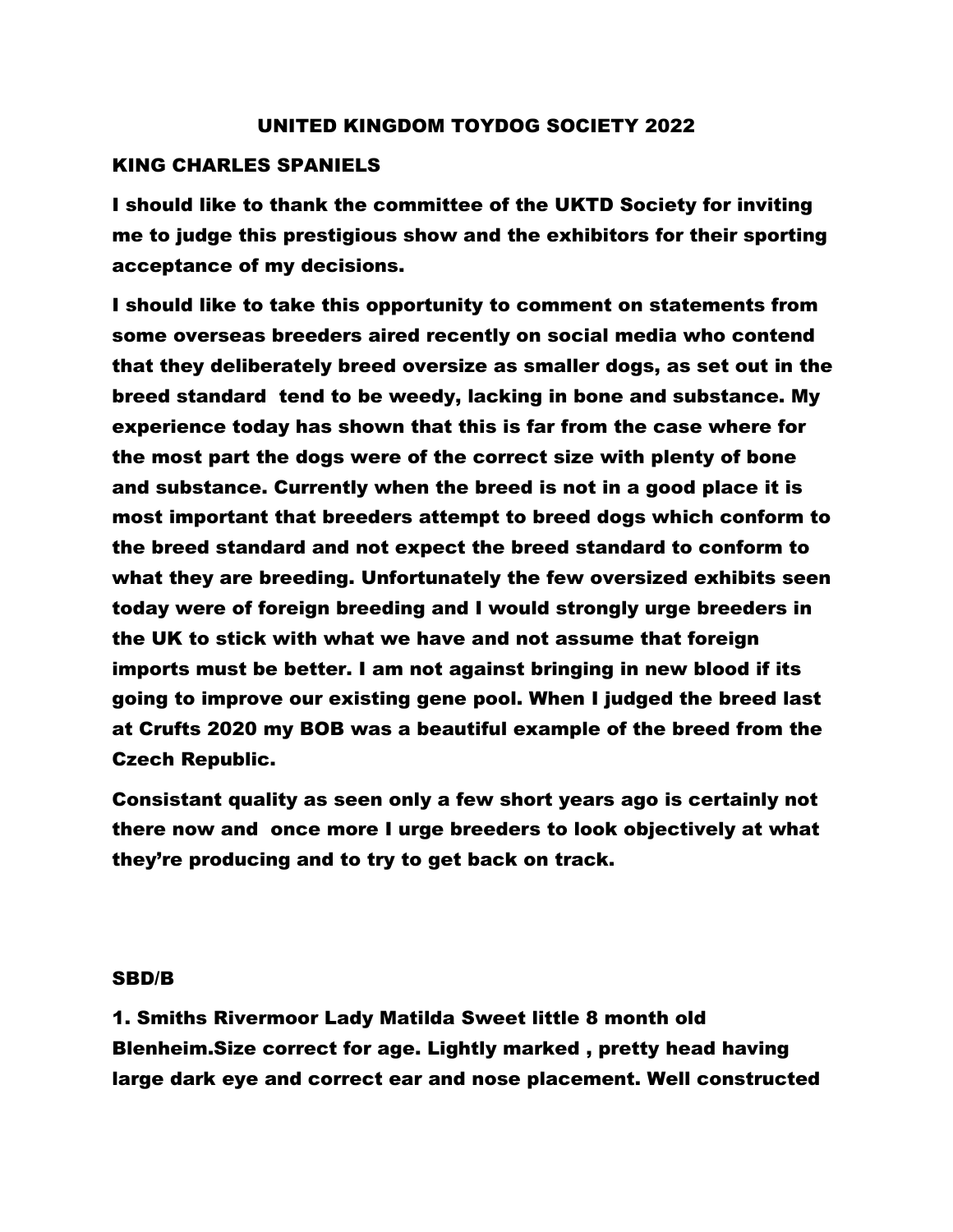with level topline and short back. Lovely outgoing temperament

# VD

1. Jacksons Ch Amantra Regal Duke. Glamourous full coated tricolor in fullbloom. Gorgeous head with broad skull, wide blaze, round dark eye and well cushioned foreface. Well arched neck and laid back shoulders, short back with level topline and deep chest. Good bone and well angulated hind legs. Moved well. Oozing type, stood out in the challenge.BOB. 2. Essex Ch Chacombe Royal Gift To Brendek. Lighter marked tri of similar size. Attractive head with rich tan. Plenty of bone for size. Moved out well with confidence. A worthy champion but not the glamour of my first. 3. Hunters Maynorth Shades of Heaven at Hooebarton.

# MPD

1. Champions Rivermoor Stan Laurel at Lankcombe Promising tricolor with round dark eye and rich tan. Good neck and shoulders, deep rib cage and well angulated quarters. A little unsure to start with but soon overcame this. Moved and showed well. In good coat for age.2. Skeltons Valter Ot Nevsgogo Hobbita at Elfindor (IMP Rus) Same age as my first but much bigger. Pretty head with nicely marked body and shown in good coat. Unfortunaely lacking in conformational qualities, needs to tighten in front and far too long in back.

# PD

1. Kendall & Bakers Cofton Tap Dance Lightly marked tri having pretty head, good blaze, round dark eye, correct nose and ear placement Well constructed with laid back shoulders, deep rib cage, and good rounded rear angulation. Plenty of coat for age. Still very raw but one to watch. 2. Skeltons V. at Elfindor (Imp Rus)

GD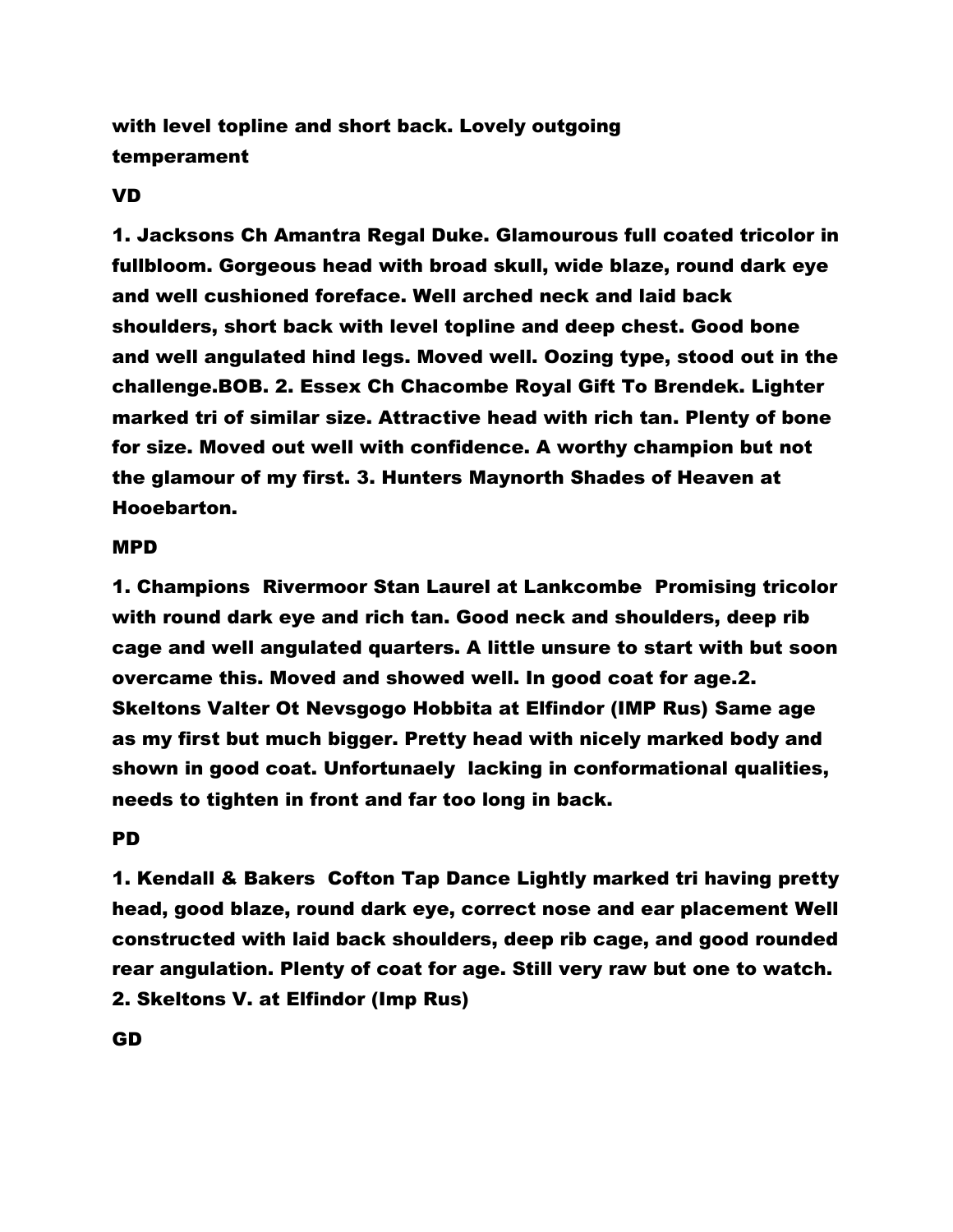1. Frenchs Marchog Matisse. Black/tan immaculately put down in good coat Correct size for a toy spaniel. Lovely head with broad skull, dark eye, lovely plush foreface . Well placed shoulders, straight topline and short back. Good rear angulation. At just out of Junior time is on his side but as he matures should have a promising future. 2. Boyers Ellinghurst Bat Out Of Hell. Lightly marked Blenheim made in a larger mould than my winner .Good dome with correct ear and nose placement Needs more cushioning in foreface. Plenty of bone and angulation but longer in body than my winner. Difficult to assess his movement with his over exhuberance but just the odd glimpse to see he moved well with drive.

#### PGD

1. Stewarts Monleon Made by Magic for Marchog. Richly marked Blenheim of correct size – small but not lacking in bone or substance. Shown in excellent coat. Large head with broad dome and good ear and eye placement. Lips meeting as they should and well cushioned foreface. Straight front legs, shoulders well laid with deep rib cage, short back, level topline and good rear angulation. Moved and showed well.RDCC 2. Hunters Kasamanda Hamilton of Hooebarton Heavily marked tri of similar size.. good head properties with broad skull. Good dome and full foreface. Plenty of substance and bone with short back, deep rib cage and straight topline. Moved well both fore and aft. He needs to learn to stand as this let him down in the final analysis.. 3. Maddisons Justacharma Northern Magic.

#### LD

1. Frenchs Mitapip Elusive Ruby. Exhuberant ruby shown in lovely condition with richly pigmented coat colour and in lovely condition. Plenty of substance and bone. Masculine head with broad skull, dark eye and well cushioned foreface. Well laid back shoulders, deep chest with spring of rib, level topline and short back. Well angulated stifle. 2. Clarkes Poltomic Black Magic Very pretty black/tan of correct size. Shown in profuse coat in lovely condition. Deep chest, level topline,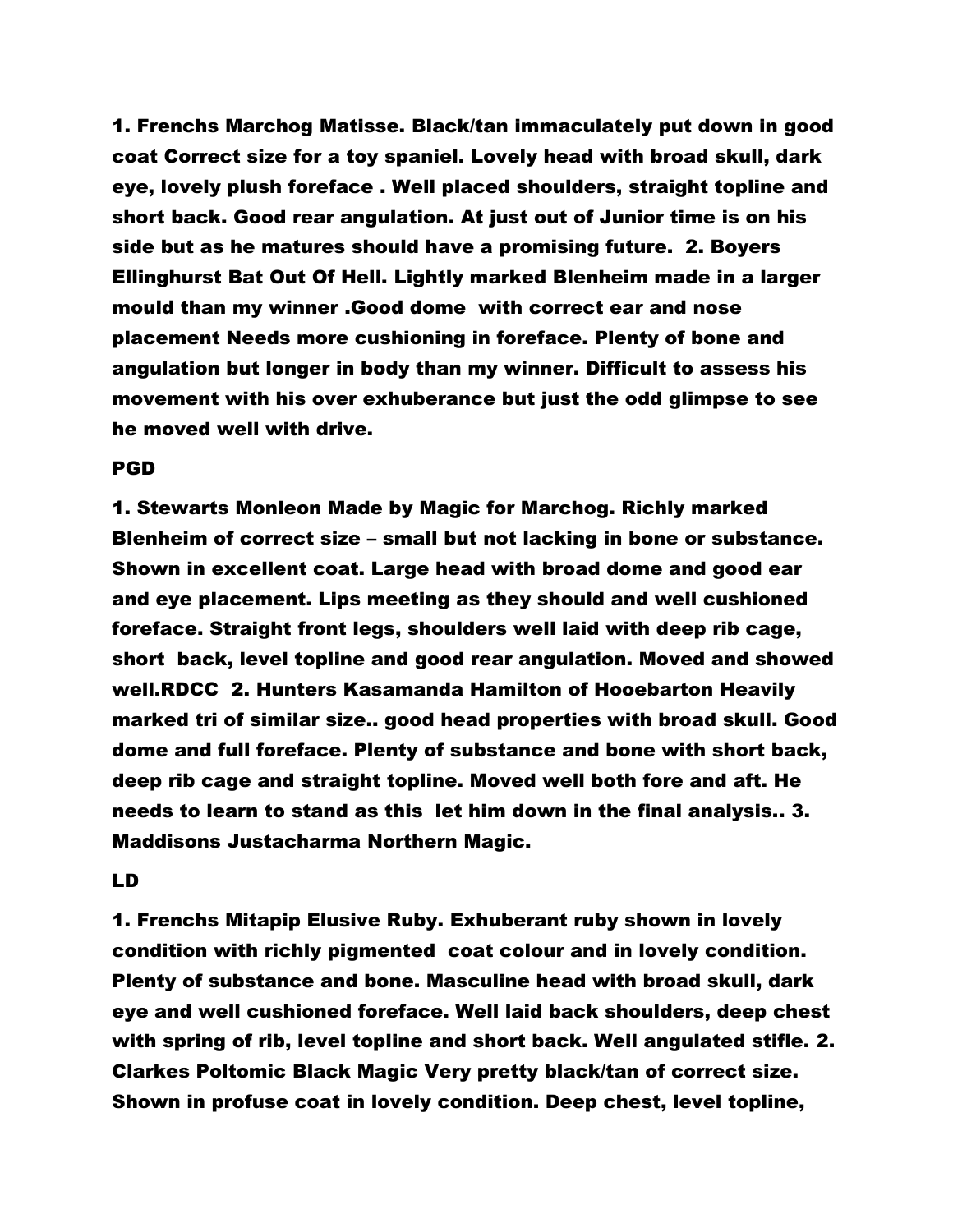short coupled. A close decision between these two but preferred the much more positive hind action of my winner. 3. Harveys Rivermoor Alberto

# OD

1. Coxs Petitpaws Black Prince. Black/tan of correct size. Small but not lacking in bone and substance. Masculine head with broad skull, dark eye, plush foreface and rich tan. Well constructed with deep chest, short back and level topline. His well angulated quarters enabled him to stride out with confidence.. 2. Frenchs M Elusive Ruby. My winner in the Limit class but his over exhuberance let him down in this class.

# VB

1. Dixs Ch Beewye Penelope Pitstop. An absolute delight. Lovely lightly marked tri. Of correct size. Pretty head having sufficient dome, wide blaze, dark eye, correct ear and nose placement and full foreface. Well constructed with good angulation both front and rear. Plenty of body and deep chest with straight topline and short backed. Moved with enthusiasm ,obviously enjoying her day out.

## MPB

1. Champions Baldragon Russian About at Lancombe. Tricolour shown in good coat. Pretty head with good dome and well cushioned foreface although would have preferred a blaze. Nicely constructed with good angulation both fore and rear. Plenty of substance and spring of rib. Very outgoing, moved well. 2. Smiths Rivermoor Lady Matilda The winner of Special Bebinners D/B but lost out to maturity in this class.. 3. Melvilles Baldragon Russian Forward.

# PB

1.Jacksons Amantra Summer Regina Striking tri girl, very all together. Pretty feminine head with rounded dome, good ear and eye placement.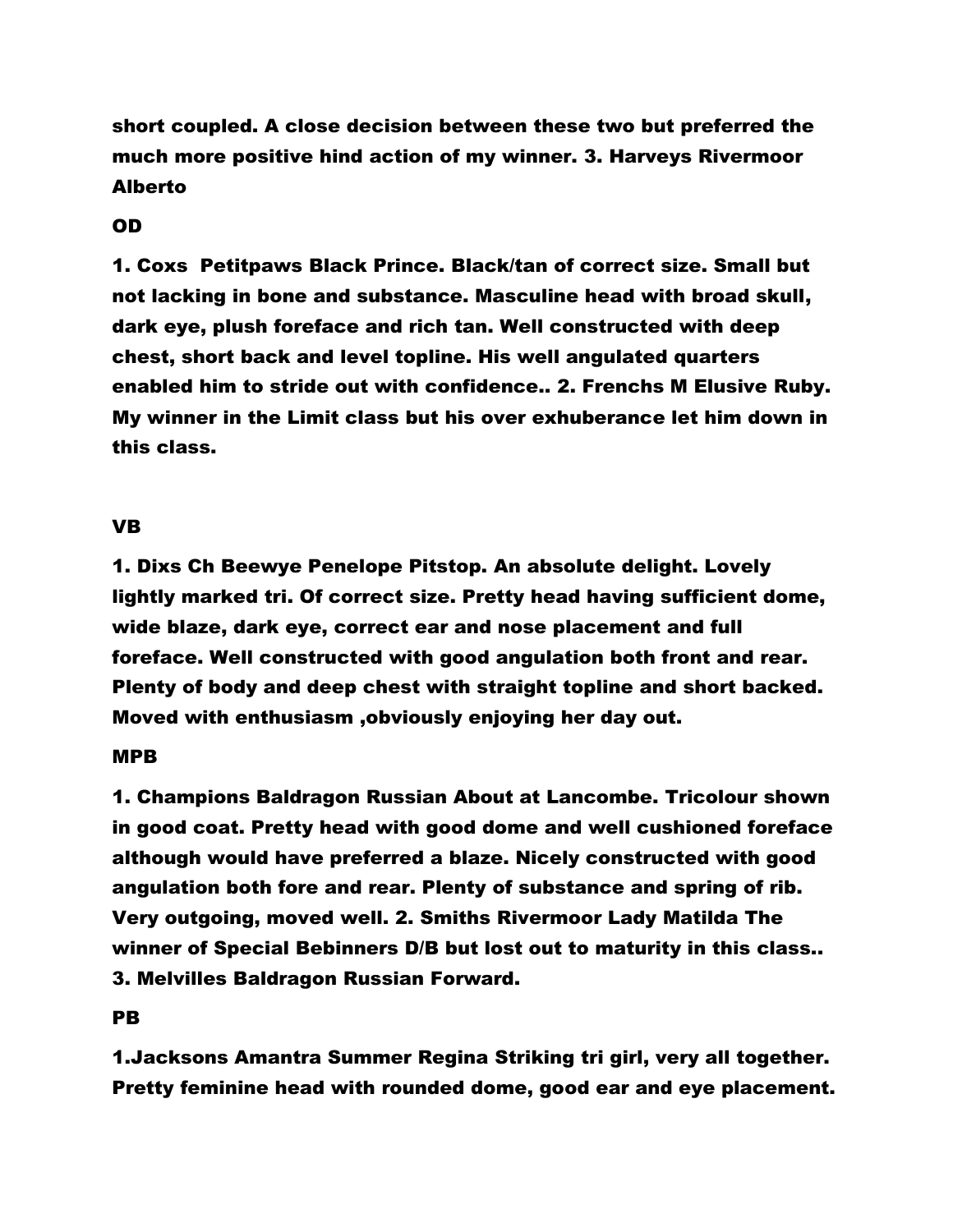Dark eye, plush foreface and bright tan. Well constructed with nice lay of shoulder, and spring of rib. Well angulated quarters, moved and showed well.BP 2. Kendalls Cofton Jive Dancer at Headra. Another promising puppy of correct size but lost out on maturity in this class. Her day will come. Feminine head with dark eye and rich tan. Plenty of filling in foreface. Well constructed with good lay of shoulder, deep rib cage, short back and level topline. Well angulated quarters. Very exhuberant for one so young.. 3. Mcfarlanes Gracie Maradoc King

# JB

1. Rixs Baldragon Fame Game at Ricksbury. Attractive tri, mature for age. Lovely head with broad skull and rounded dome, accentuated by wide blaze.. Good ear and nose placement and rich tan. Well constructed with good lay of shoulder, deep chest and well rounded quarters. Plenty of body and good bone. Particularly liked her straight frontlegs. Lovely on the day. Hope she doesn't grow any more. Moved and showed well. RBCC

## PGB

1. Dixs Cavalla Calenda Girl for Beewye. A most feminine tri of correct size with body and bone to match .Lovely head with gentle expression, good dome and wide blaze. Deep chest, short back and level topline. Good lay of shoulder and well rounded stifles. Moved and showed well. 2. Boyers Ellinghurst In for a Penny. Another attractive tri girl of similar size. Pretty feminine head with rounded dome, dark expressive eye and well cushioned foreface. Good lay of shoulder and well rounded quarters. Good deep chest and level topline. Today her hind movement was a little erratic and think she could lose a little weight to her advantage. 3. Hinsons Kerizma Crocus

# LB

1. Boyers Ellinghurst Kiki Dee. Ultra feminine tri of correct size with lovely head, rounded dome, large dark eye and plush of foreface.Well constructed with good lay of shoulder, straight front legs, deep chest,